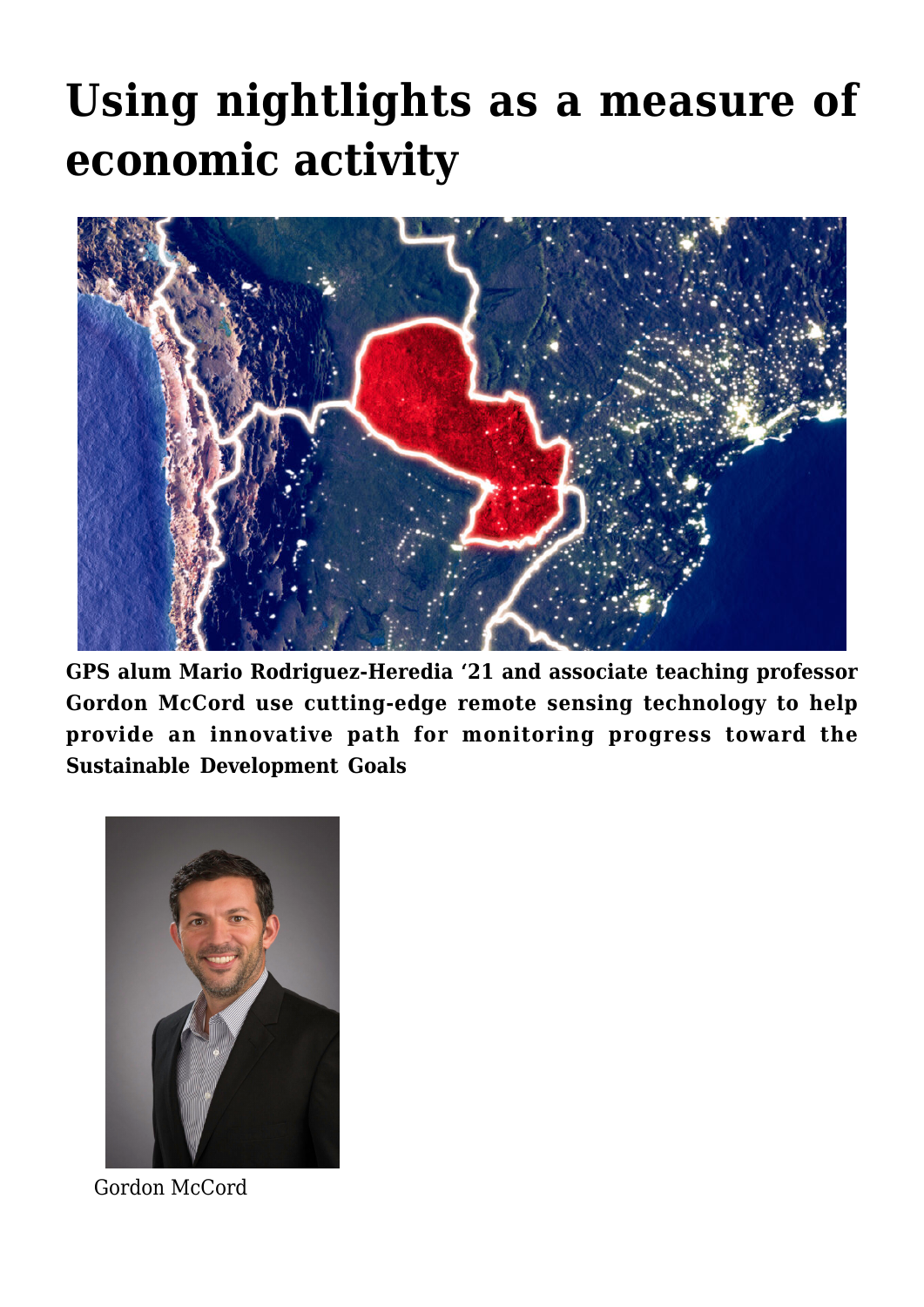What does an area's Gross Domestic Product (GDP) have to do with keeping the lights on at night?

According to a [new paper](https://www.mdpi.com/2072-4292/14/5/1150) in Remote Sensing, coauthored by UC San Diego School of Global Policy and Strategy (GPS) alumnus Mario Rodriguez-Heredia '21 and associate teaching professor and associate dean [Gordon McCord,](https://gps.ucsd.edu/faculty-directory/gordon-mccord.html) the two are more closely intertwined than you might think.

"The U.S. expends a lot of effort measuring activity at the state and county levels because the government wants to know where the growth is – and why some places are growing faster than others," McCord said. "But in many countries around the world, officials don't have the resources to monitor economic activity on a subnational level."

This poses a problem for countries working to meet the [Sustainable Development](https://www.un.org/sustainabledevelopment/) [Goals \(SDGs\)](https://www.un.org/sustainabledevelopment/), adopted by all 193 members of the United Nations in 2015, as 18 of the SDG indicators require having subnational estimates of GDP.

So McCord and Rodriguez-Heredia, a [Master of Public Policy \(MPP\)](https://gps.ucsd.edu/academics/mpp.html) graduate, began to consider innovative methods for estimating economic activity. Their idea? Use nightlights imagery from the Visible Infrared Imaging Radiometer Suite's Day-Night Band (VIIRS-DNB) and data from neighboring countries to estimate an area's economic activity – a crucial step in making policy corrections to meet the SDGs.

Rodriguez-Heredia, who worked as a research assistant at GPS' [SDG Policy](http://sdgpolicyinitiative.org/) [Initiative](http://sdgpolicyinitiative.org/) before graduating, utilized the most cutting-edge technology and methods from academic literature – which he learned in McCord's Remote Sensing course – to help complete the study. This was his first time submitting to an academic journal.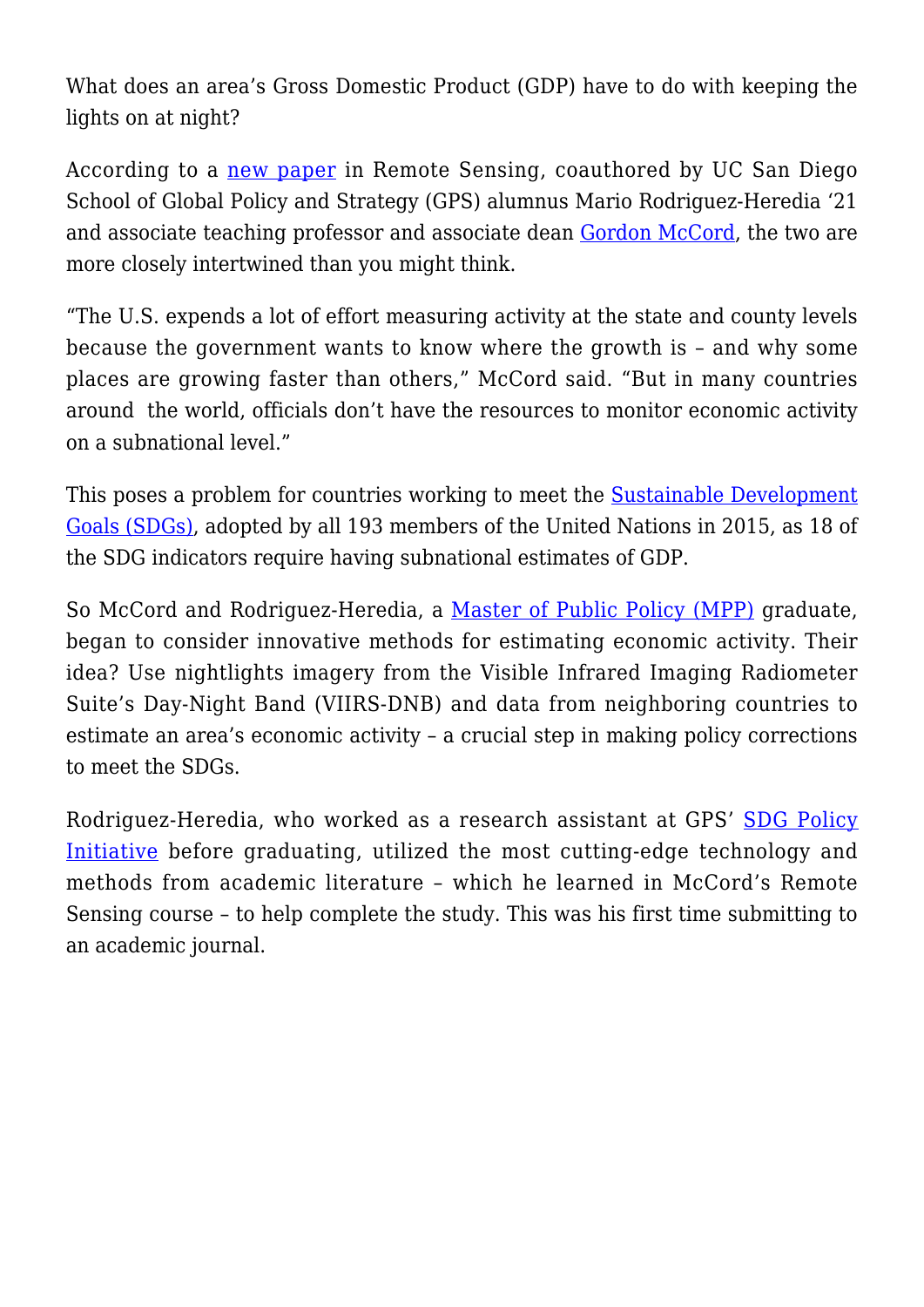

Mario Rodriguez-Heredia '21

"One of the most important takeaways is being fully transparent about your methods and process to allow future replications," Rodriguez-Heredia said. "I also realized that knowledge-building is a team effort, involving many researchers contributing from multiple fronts to answer similar pressing questions. Every publication is just a building block in this process."

The article was part of a special edition of the journal focused on monitoring achievement of the SDGs. McCord commended Rodriguez-Heredia's ability to deploy cutting-edge tools and then frame the results for an academic audience, while keeping in mind the broader contribution of the work.

"From the beginning, I knew this was something Mario and I would do together," McCord said. "He's a very creative and technically strong graduate of GPS, and with minimal guidance he executed a lot of ideas and added his own. It went beyond just taking instruction; he was adding intellectually to the pursuit."

Rodriguez-Heredia now works as a consultant for the **[Sustainable Development](https://www.unsdsn.org/)** [Solutions Network \(SDSN\),](https://www.unsdsn.org/) where he helps governments develop policies to achieve the SDGs. Monitoring the SDGs, he said, is key to identifying where the targets are that societies are still missing.

"Country-level indicators may hide subnational gaps showing regional differences. Therefore, subnational-level data are essential to understand different development trends within a country," Rodriguez-Heredia said. "In this sense, the paper is related to my career since we show the potential of using nontraditional